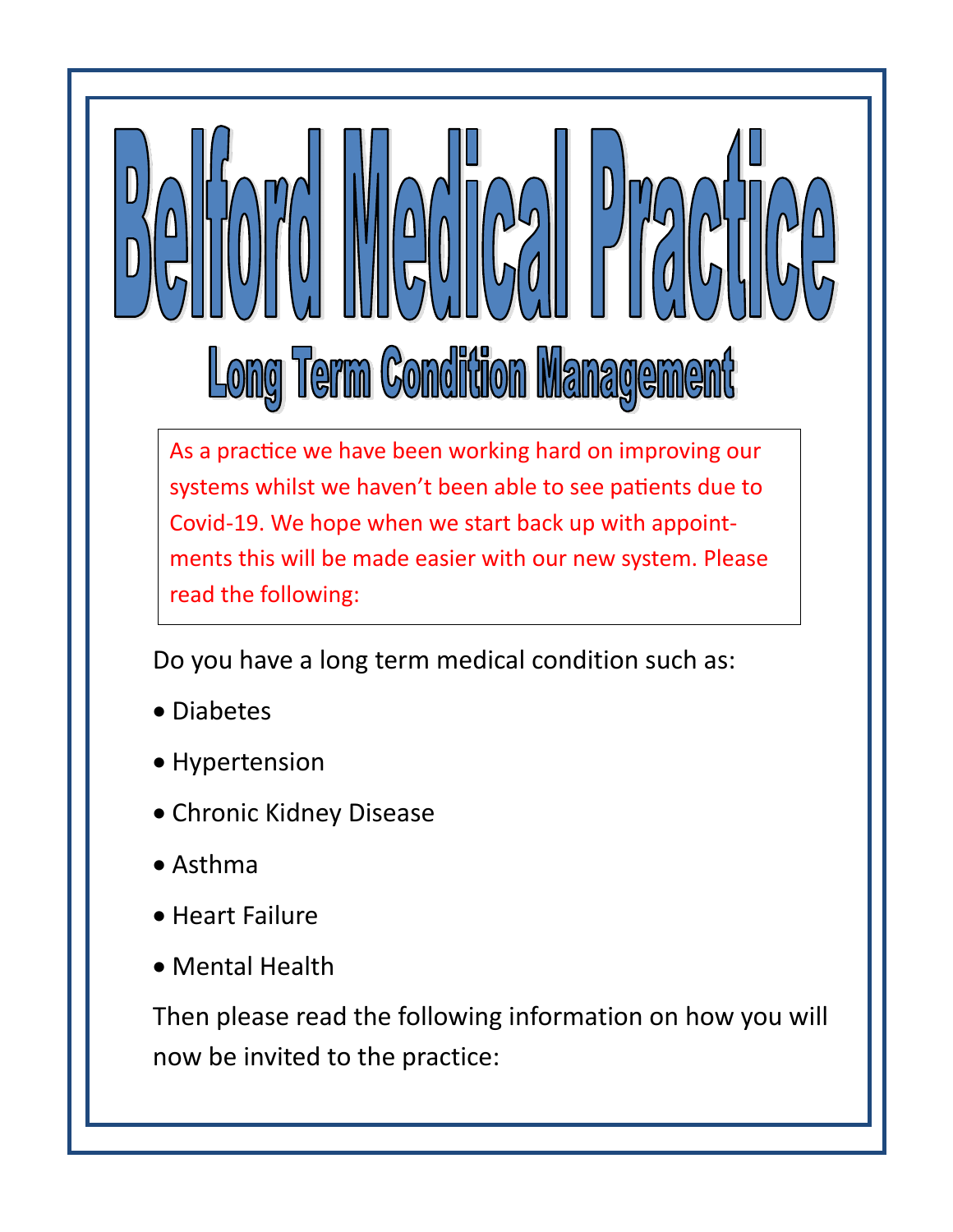#### **When will we invite you to attend the practice?**

We will be amending our systems to invite you to attend the practice for your long term condition annual review appointment on or around your birthday month.

# **How will we invite you to attend the practice?**

If you have provided the practice with an up to date mobile phone number or an email address we can invite you for your appointments via text message or email if you give us consent to do so. If we do not have consent for any of these we will contact by either telephone or letter.

# **Making an appointment:**

If you have been contacted to arrange an appointment for your long term condition you will need to make an appointment with a nurse/healthcare assistant.

If you have a blood pressure machine at home you may be able to speak with a clinician over the phone instead of attending the surgery for your appointment.

To make an appointment to see a nurse/healthcare assistant you will need to contact us by telephone:

Belford: 01668 213738

Seahouses: 01665 720917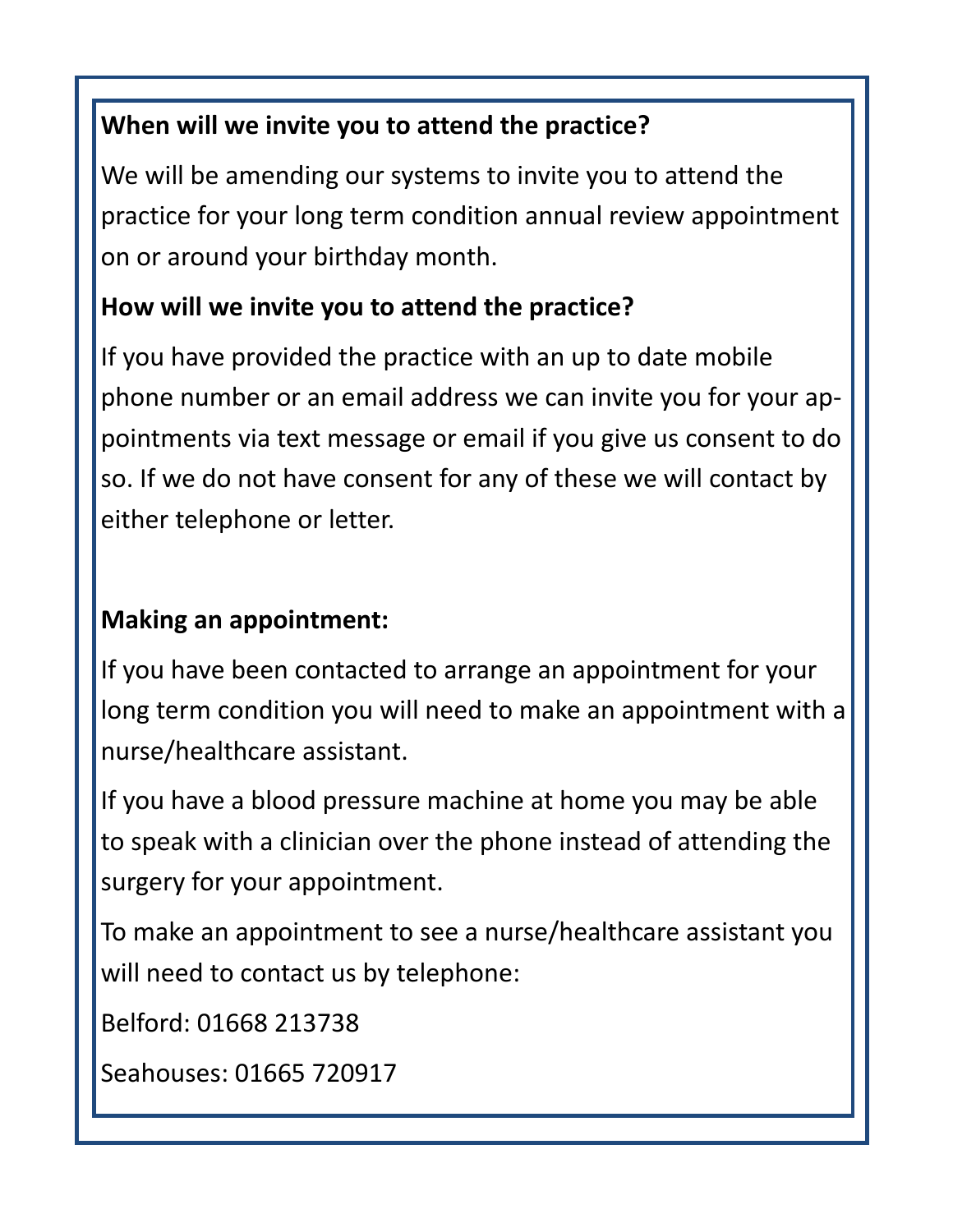#### **What will happen when I attend the surgery for my appointment?**

When you attend for your long term condition annual review this will be a 20 minute appointment with a nurse/healthcare assistant.

You will have bloods taken and lifestyle questions asked such as if you are a smoker or if you exercise regularly.

If you have more than one long term condition and these are unable to be carried out in the same appointment the nurse will organise a second appointment either face to face or over the telephone and can discuss this further with your blood results.

# **What happens if I have a telephone review?**

If you decide to have your annual review done via telephone the nurse will complete all appropriate questions, and will make you a second shorter appointment to have your bloods and blood pressure taken.

# **Do I need to bring anything to my appointment?**

If you have any repeat medication for your condition such as an inhaler you should bring these to your appointment.